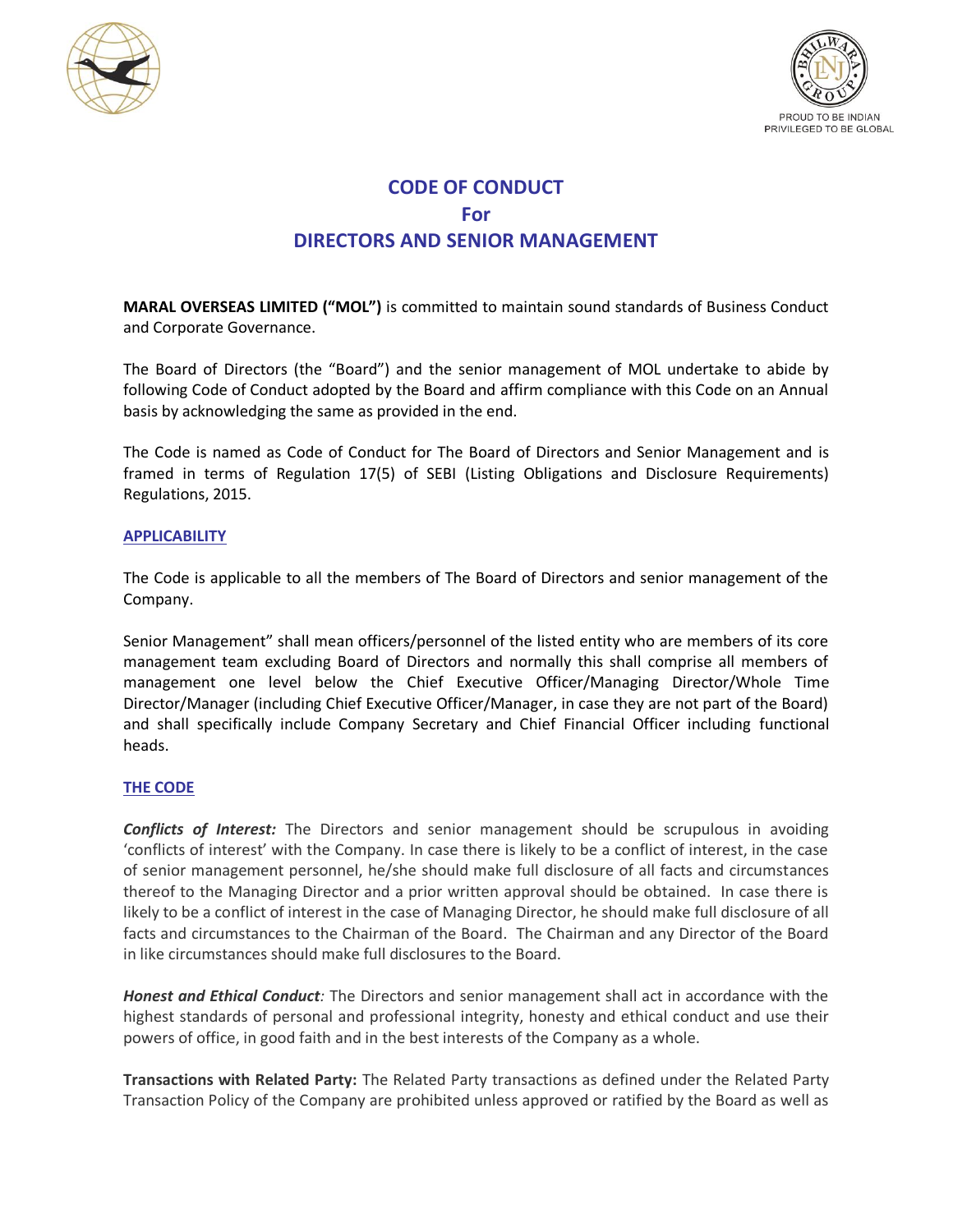



Audit Committee of the company within a period of three months from the date on which such contract or arrangement was entered into. The Directors and Senior Management of the Company shall make full disclosures of their interest whether directly or indirectly in any form along with the interest of their associates if any with respect to any agreement or understanding of any form that may be contemplated to be entered into with the Company, its subsidiary and its associates. The Directors and Senior Management should avoid conflict of their interest along with interest of their associates if any with the Company. In case there is likely to be a conflict of interest the concerned person should make timely and full disclosure of the facts to the Board as well as Audit Committee and obtain necessary approval(s).

**Confidentiality:** The Directors and senior management shall maintain the confidentiality of confidential information of the Company or that of any customer, supplier or business associate of the Company to which Company has a duty to maintain confidentiality, except when disclosure is authorized or legally mandated. The Confidential information includes all non-public information (including private, proprietary, and other) that might be of use to competitors or disclosure of which might be harmful to the Company or its associates. The use of confidential information for his/her own advantage or profit is also prohibited.

**Whistle Blower Policy:** The Company is committed to pursue its business objectives in a fair and transparent manner by adopting highest standards of professionalism, honesty, integrity and ethical behavior and for the purpose encourage and protect all of its employees who wish to raise and report their genuine concerns about any unethical behavior, actual or suspected fraud or violation of Company's Code Of Conduct.

The "**Whistle Blower Policy**" encourages directors and employees to bring to the Company's attention the unethical behaviour, frauds that could adversely impact the operation of the Company and its reputation. The Company will investigate such reported incidents in an impartial manner and take appropriate action in order to ensure that the Company's code of conduct is always upheld.

**Protection and Proper Use of Company's Assets:** The Directors and senior management should protect Company's assets and property. Company's assets should be used only for legitimate business purposes.

**Compliance with Laws, Rules, and Regulations:** The Directors and senior management shall endeavour to ensure compliance with all applicable laws, rules, and regulations applicable to the Company. Transactions, directly or indirectly, involving securities of the Company should not be undertaken without complying with Code of Conduct for Regulating, Monitoring & Reporting trading by insiders and for fair disclosure.

**Duties of Independent Directors:** The duties of Independent Directors of the Company, as laid down under Schedule IV of the Companies Act, 2013 are incorporated herein pursuant to Regulation 17 (5)(b) of the SEBI (Listing Obligations and Disclosure Requirements) Regulations, 2015. The Independent Directors shall: